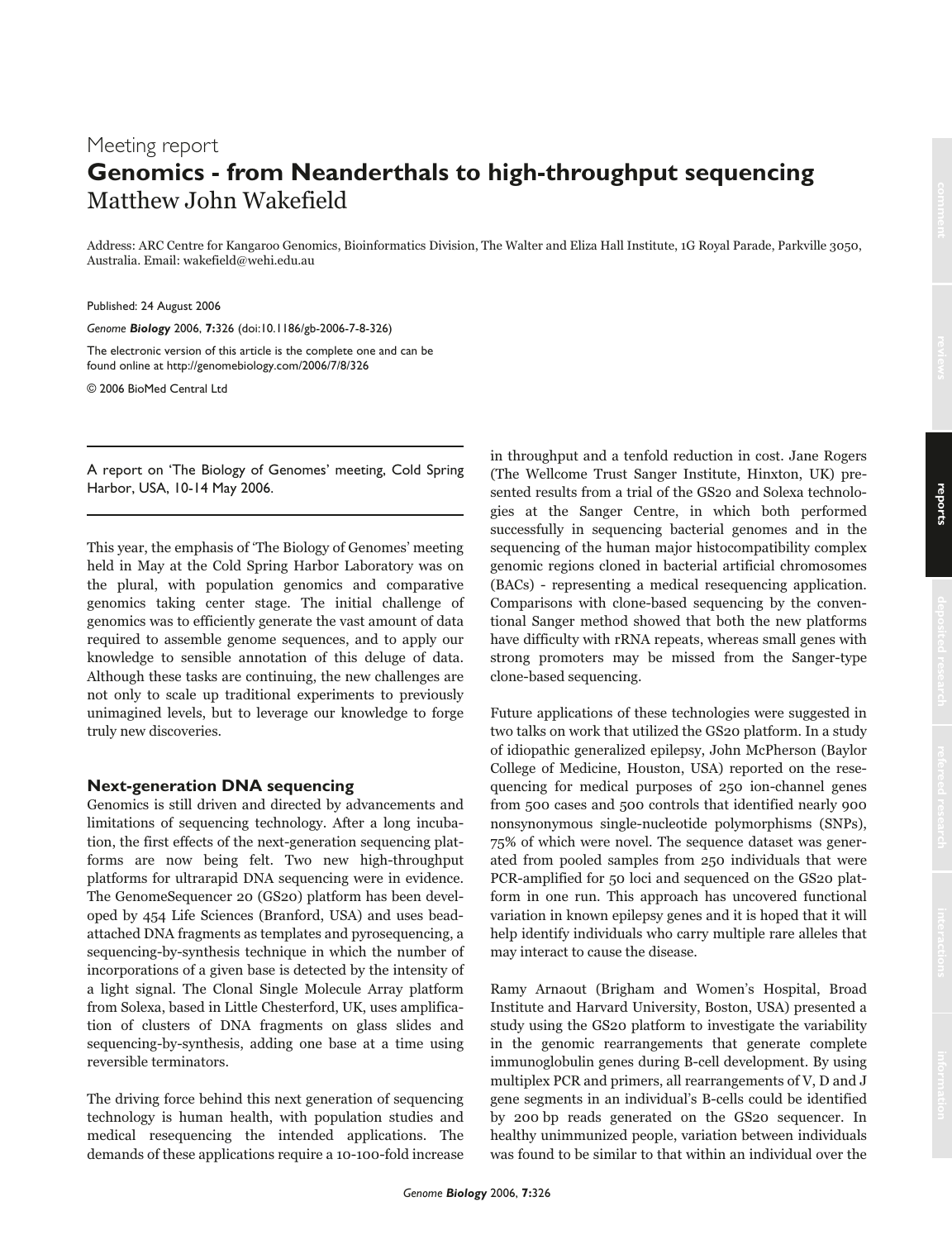several months duration of the study, and this technique is being applied to identifying VDJ profiles in T-cells and B-cells associated with disease and vaccination.

## **Making sense of SNPs**

The most recent inrush of genomic data has come from the HapMap project, which aims to identify and map all the SNPs present in the human population, thus providing an unrivaled set of markers for identifying disease-causing genes. Several talks discussed the analysis methods, applications and technical platforms that are needed to take advantage of these data.

The huge increase in the number of data points that can be used to map disease genes has created new statistical issues in analysis. One approach to mitigating the challenging multiple testing problems inherent in large SNP studies was presented by Kathryn Roeder (Carnegie Mellon University, Pennsylvania, USA), who advocated using weights both in analysis and incorporated into the experimental design. The applications of mapping disease genes by identifying shared haplotypes in case-control studies was presented by Ingileif Hallgrímsdóttir (University of Oxford, UK). This involves inferring co-inheritance alleles from a parent using haplotype data and identifying the haplotypes shared between affected individuals and absent in non affected controls, and provides another method for digging through the rising mountain of genotype data.

The new powerful tools for assessing variation will undoubtedly lead to a dramatic surge in the number of new associations between genes and diseases. The large amount of genotyping data generated by the HapMap project also featured in projects to identify inversion polymorphisms; to map gene-expression variation as quantitative traits; to analyze human demographic history; to detect regions under recent positive selection; and to analyze the effect of sequence variation on splicing.

## **Functional genomics: an extra dimension**

The availability of genome sequences has triggered a wave of functional genomic studies aimed at experimentally verifying and enriching genome annotation and understanding how genome sequence relates to whole-organism biology. In order to deal with this large volume of functional data and integrate it with genomic data, data standards and sophisticated storage methods are required.

The most visually spectacular talk of the conference was a presentation by Angela DePace (Lawrence Berkeley National Laboratory, Berkeley, USA) on the three-dimensional atlas of gene expression in Drosophila. The three-dimensional atlas is based on the confocal imaging of many independent gene-expression experiments in whole-mount Drosophila

embryos. The data are converted to a point cloud coordinate system, which enables virtual integration of the results of the different experiments, and the result is a three-dimensional display of the simultaneous expression patterns of multiple genes. A comparable system was presented by John Murray (University of Washington School of Medicine, Seattle, USA) for Caenorhabditis, which has the advantage of a complete cell-fate map on which to integrate the data. Although this approach is still in the early stages of development, similar methods will undoubtedly be able to provide the same sort of information-rich resources for developmental genomics in other model species.

Proteins were not neglected at the meeting. An attempt to develop antibodies to the products of all predicted human genes and use these to analyze tissue arrays of 48 normal and 20 cancer tissues was presented by Mathias Uhlén (Royal Institute of Technology, Stockholm, Sweden) as 'The Protein Atlas'. Annotation by expert pathologists and the availability of the affinity-purified polyclonal antibodies to researchers promise to make this a valuable resource as it grows to cover more of the genome.

#### **Lessons from comparative genomics**

The main contribution of comparative genomics has been to identify functional regions of the genome by their sequence conservation. With a multitude of sequenced genomes now available, the ability to analyze changes in these conserved elements among species has expanded. Adam Siepel (Cornell University, Ithaca, USA) presented an analysis of lineagespecific conserved elements in the 1% of the genome covered by the ENCODE project. Using a phylogenetic hidden Markov model program, Siepel has identified elements that cover about 5% of the ENCODE regions. A quarter of these elements vary among the mammalian lineages, with more losses than gains and a large number of gains on the lineage leading to eutherian mammals.

With the evolutionary history of the genome playing such a major role in its current function, easy access to the reconstructed ancestors of current genomes will be an important aid to interpretation. David Haussler (University of California, Santa Cruz, USA) introduced plans for a large multi-group effort to reconstruct the history of the eutherian genome, by modeling both large scale rearrangements and substitutions and computing over all possible evolutionary histories. This could rapidly evolve into a new and valuable resource.

The origin, evolution and function of ultraconserved elements is one of the enigmas to arise from large-scale comparative genomics. Gill Bejerano (University of California, Santa Cruz, USA), described how an ancient short interspersed nuclear repeat element (SINE) has been recruited as both an exon and a distal enhancer. The SINE that is found